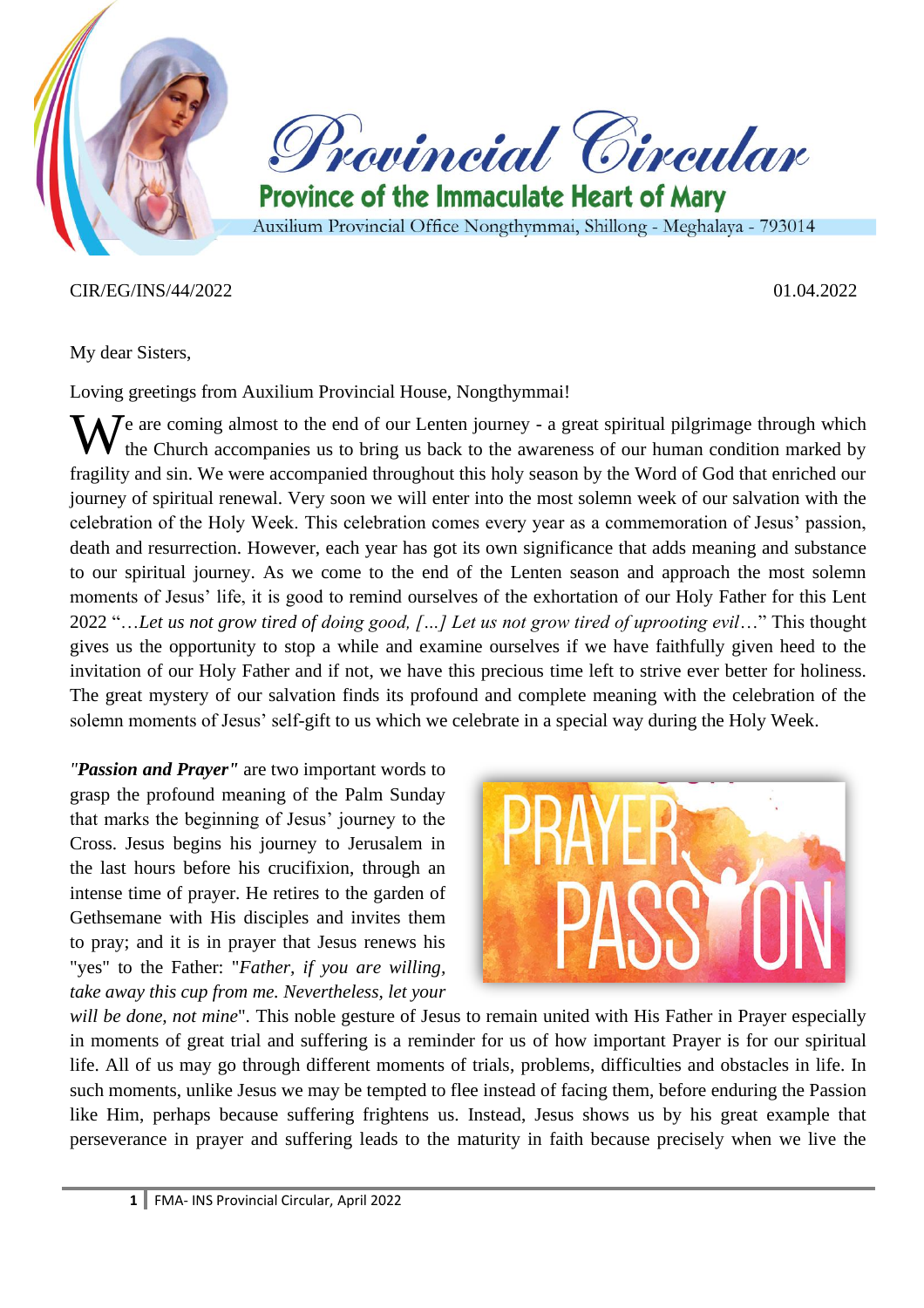mystery of the cross, can we, like Jesus, bow to God's Holy Will and say: "Not my will, but yours be done".

Another important and meaningful Paschal event is the Holy Thursday celebration which invites us to gaze our attention towards *"Love and Sacrifice"* manifested by Jesus in His great act of the Institution of the Holy Eucharist and washing the feet of the apostles. Today we do not make a historical commemoration in which we remember the Last Supper, but we actualize the Passover of Jesus in which we celebrate the memorial of our salvation. St. John in his gospel does not tell us about the institution of the Eucharist, but he helps us to understand the profound meaning of Christ's love for us to the very end. He narrates a concrete gesture that takes on a prophetic value, that of the washing of the feet, an act of love and a reminder of the beauty of sharing of love towards our brothers and sisters. Jesus reveals himself fully in a love that becomes service, as happens in the Eucharist: body given and blood shed for our salvation. He asks us to take up His example, not by returning the favour but by extending it to our brothers and sisters. From the Love of God revealed in Jesus Christ should spring the capacity for mercy towards one another.





The commemoration of the death of Christ has its center in the "*Cross and death for life*" marked by the crucifixion, death and burial of the Lord Jesus. But within the death of Christ on the Cross, there is the mystery of a new, liberating, redemptive life, which is why Good Friday becomes the day of hope for a new life. The cross of Jesus reveals the great love of Him who gives his life for us. The whole life of Jesus is an outpouring of love for us. We heard in the celebration of Holy Thursday: "Before the feast of the Passover, Jesus, knowing that his hour had come to pass from this world to the Father, having loved his own who were in the world, loved them to the end." This experience of love in contemplating Christ on the cross invites us to grow in mercy and tenderness - an invitation to faith, to believe that love is stronger than death; that love lived, shared and given freely has a strength that overcomes pain, suffering and injustice, especially when it is translated into solidarity with the weakest and those in need. Yes, the Cross reveals the truth and the effectiveness of God's love for every person on earth. A crucified

love, however, does not stop at the drama of suffering and death, but opens up to life and generates the joy of the Resurrection. In this joy, sins are forgiven and peace is given.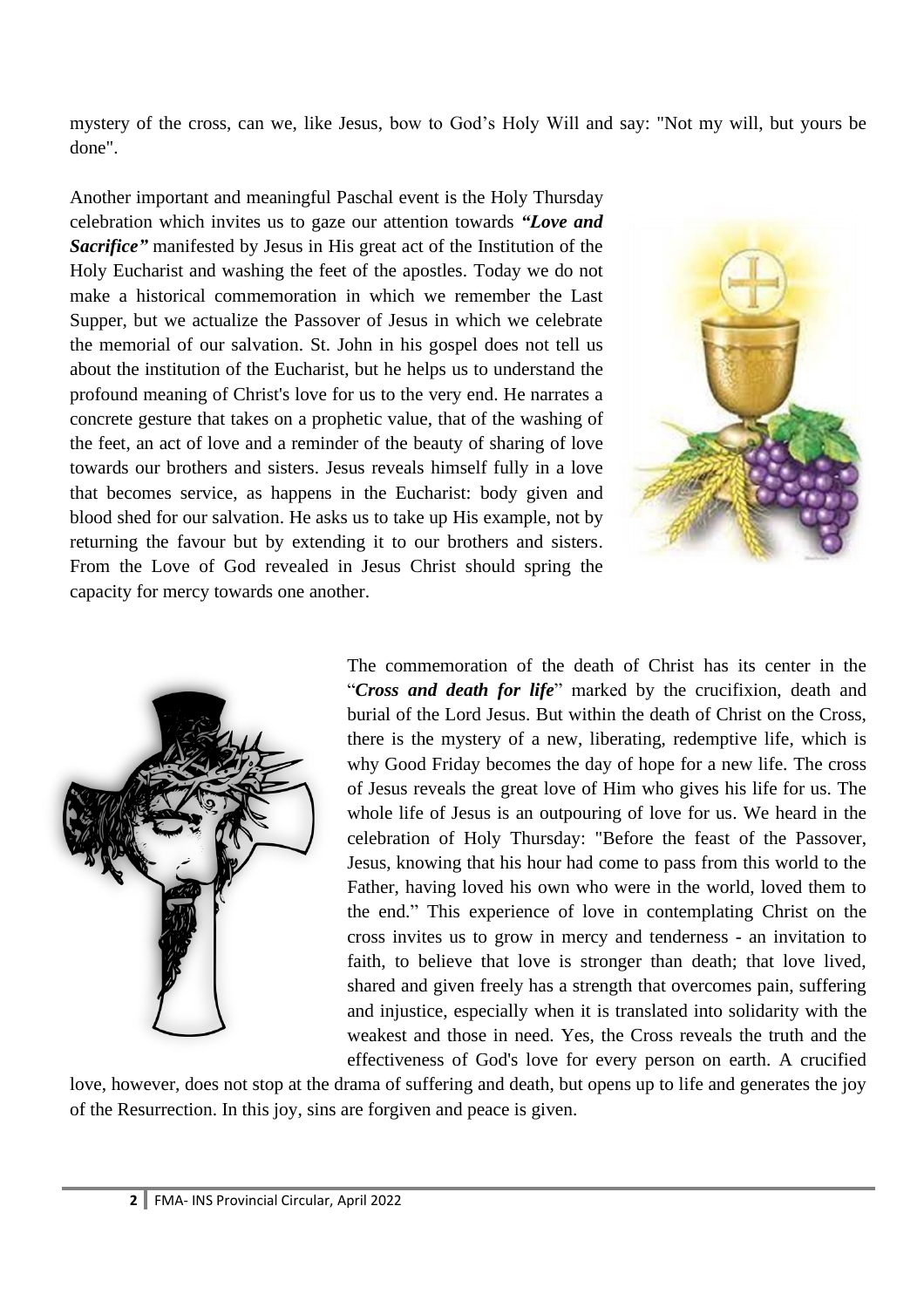The burial of Jesus is marked by a sense of "*Silence and contemplation"* which we celebrate on Holy Saturday in communion with our Holy Mother of God standing in front of her Son's tomb, awaiting his resurrection. It is the day of silence, of recollection, of prayer - Silence to create the most suitable interior environment permeated and inhabited not by the death of Christ but by the signs of life that He came to bring with his death on the cross; Silence inhabited by a life that is renewed, a life that opens up to hope. The tomb becomes full with life, the silence is shattered by the new life that is reborn, that presents itself not as defeated, but triumphant. Pope Francis



reminds us that it will be good to think on a Holy Saturday of the silence of Our Lady, the "Believer", who, in silence, waited for the Resurrection. Our Lady should be the icon for us, of that Holy Saturday that she lived in expectation; […] of the love that does not doubt, but which hopes in the Word of the Lord, so that it may become manifested and shine on the day of Easter. Mary keeps watch in expectation, believing in the certainty of God's promises and the hope in His power that raises the dead. In unison with her, we are given the chances to read our expectation, our hopes and our faith to be lived as a continuous passage towards the mystery of our salvation.

#### *Alleluia! He is Risen*

lleluia! the Lord is risen is the Easter proclamation that resounds in the Church at the triumphant Alleluia! the Lord is risen is the Easter proclamation that resounds in the Church at the triumphant victory of Christ over death. The echo of the news of the empty tomb once again reaches us and gives us a time of celebration. Above all, it is a moment that changes life, changes the way we look at our lives, changes the way we live our relationships, changes the expectation of the future that becomes a space in which to welcome a gift and a presence of the Risen Christ. The resurrection of Jesus is more than a turning back, more than a starting again, it is a departure towards newness of life. Even the disciples, in order to recognize Jesus after the resurrection needed to make a journey. They cannot simply go back to doing what they did before, life is no longer the same as before with the resurrection of Jesus. With it, new opportunities are open to us to relaunch towards the future, but a future that makes us believe and be convinced that "the Lord is there, the Lord is risen".



The Easter Resurrection, however, is not only an event of the past and does not only concern Jesus Christ. His resurrection is the beginning of a new condition for every person: the risen Lord lives in us and we can live in him and for him, already enjoying the never-ending joy of eternal life. For we, by virtue of Baptism, have already been buried in Christ's death and have risen with him. Being made anew and sharing in the resurrection of Christ, we are reminded of the exhortation of St. Paul who said in his letter to the church in Colosse: "Seek ye those things which are above, where Christ is seated at the right hand of God! (Col 3:1). We can look with confidence to Heaven and call God by the name of Father. We live in this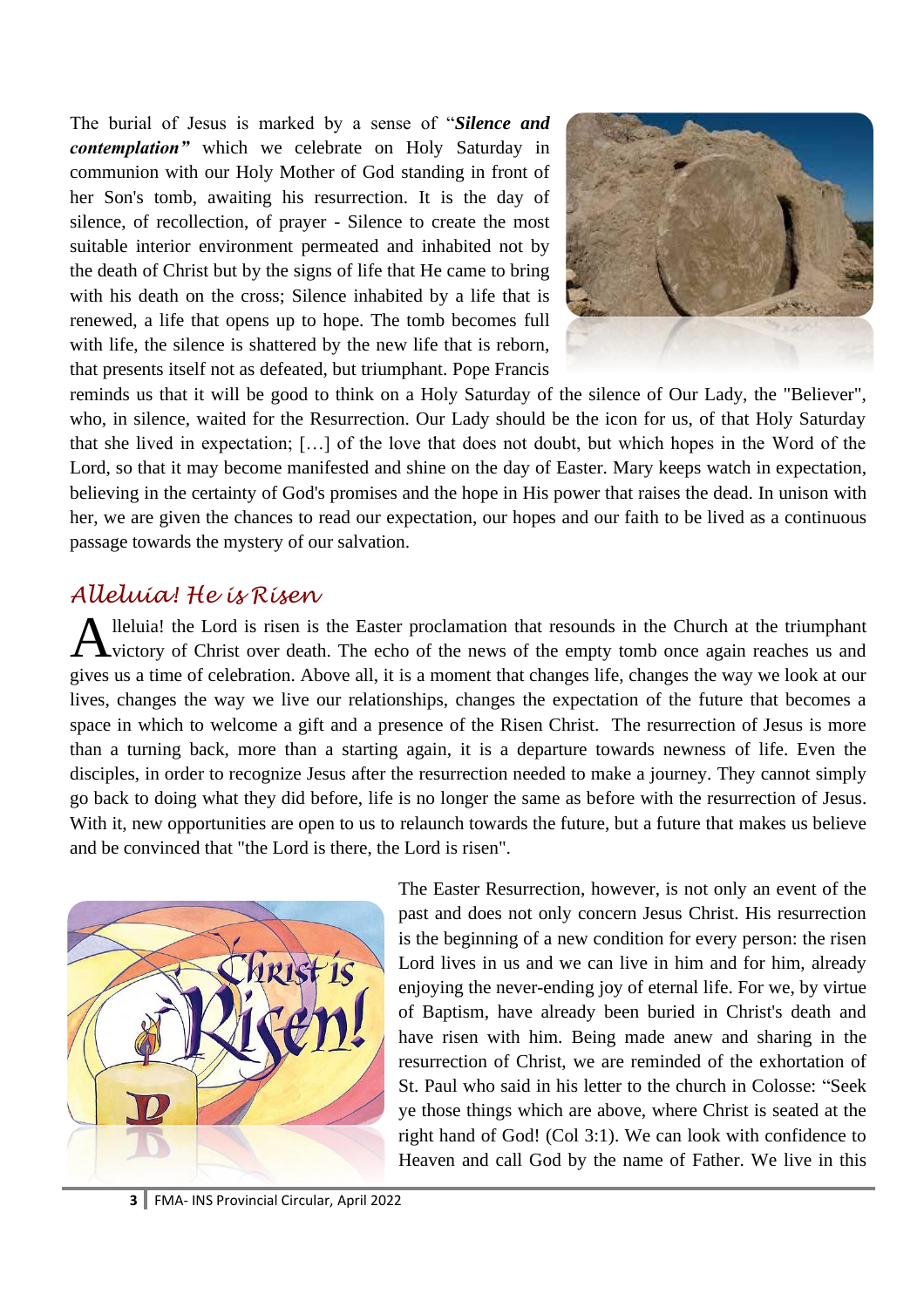world looking up to Heaven, where we know that Jesus is present with his resurrected body: that is why we are full of confidence. Our faith is joy; a serene but sure joy, a joy that makes us strong and the witnesses who are eager to share with the world the gift we have received from the Resurrected Christ.

## *World Gratitude Day*

We unite with the whole FMA World to celebrate the World Feast of Gratitude in the land of our origins. This year's celebration will take us back to the humble beginnings of our Institute 150 origins. This year's celebration will take us back to the humble beginnings of our Institute 150 years ago. These days we are being guided by a deeper reflection on the essence and significance of our belongingness to the Institute through the animations provided by the host province – the Piedmont Province "Mary Help of Christians", Italy.

"*They are my daughters*" is the theme chosen for the celebration to recall the dream that Don Bosco had before the foundation of our Institute where he saw himself in the midst of young girls pleading for his help at Piazza Vittorio. While trying to recede from the situation, Don Bosco was instead graced by the appearance of our Lady who said "*Take care of them, they are my daughters*". Thus, we have seen and experienced the guiding hands of our Blessed Mother that accompanied us through, since the inception of our Institute to this  $150<sup>th</sup>$  year of its foundation. As we have seen in the dossier for the preparation the feast is divided into three stages of celebration:



- $1<sup>st</sup> \text{ week } (28 \text{ March} 3 \text{ April})$
- $2<sup>nd</sup>$  Week (4 April 10 April)
- $3^{\text{rd}}$  Week (18 April 24 April)

 $CALL - TURIN: "Take care of them, they are my daughters"$ IDENTITY – MORNESE: "You are the living Monument" ACCOMPANIMENT – NIZZA: "Mary walks in this house"

We are grateful to God for the gift of Mother Chiara Cazzuola who in this important and significant year in the life and history of our Institute, has been chosen by God to steer the Institute to the next century together with the sisters of the General Council. We pray that the grace of God, the enlightenment of the Holy Spirit and the wisdom of our Founders guide every step that she takes. This celebration also reminds us that while we celebrate the gift of fidelity in the Institute, we are invited to be driven by the very same slogan that is resounding in our generations today in different ways- to become mothers to those entrusted to our care especially the needy, the downtrodden, the marginalized and all those who are in need of our maternal care and affection with the same attitude, love and passion of Don Bosco and Mother Mazzarello.

As we continue to live the days of preparation, let us unitedly journey with greater enthusiasm and sense of wonder at the marvellous deeds God has done in the life of our Institute and in each of us through the powerful intervention of our Blessed Mother. As Sr. María del Rosario García Ribas, our Vicar General invites in her letter for the feast, let us live with gratitude and may "*The celebration of the World Feast of Gratitude unite us all in the desire to go forward with a big and generous heart (cf. L 47,12), as Mother Mazzarello asks of us*".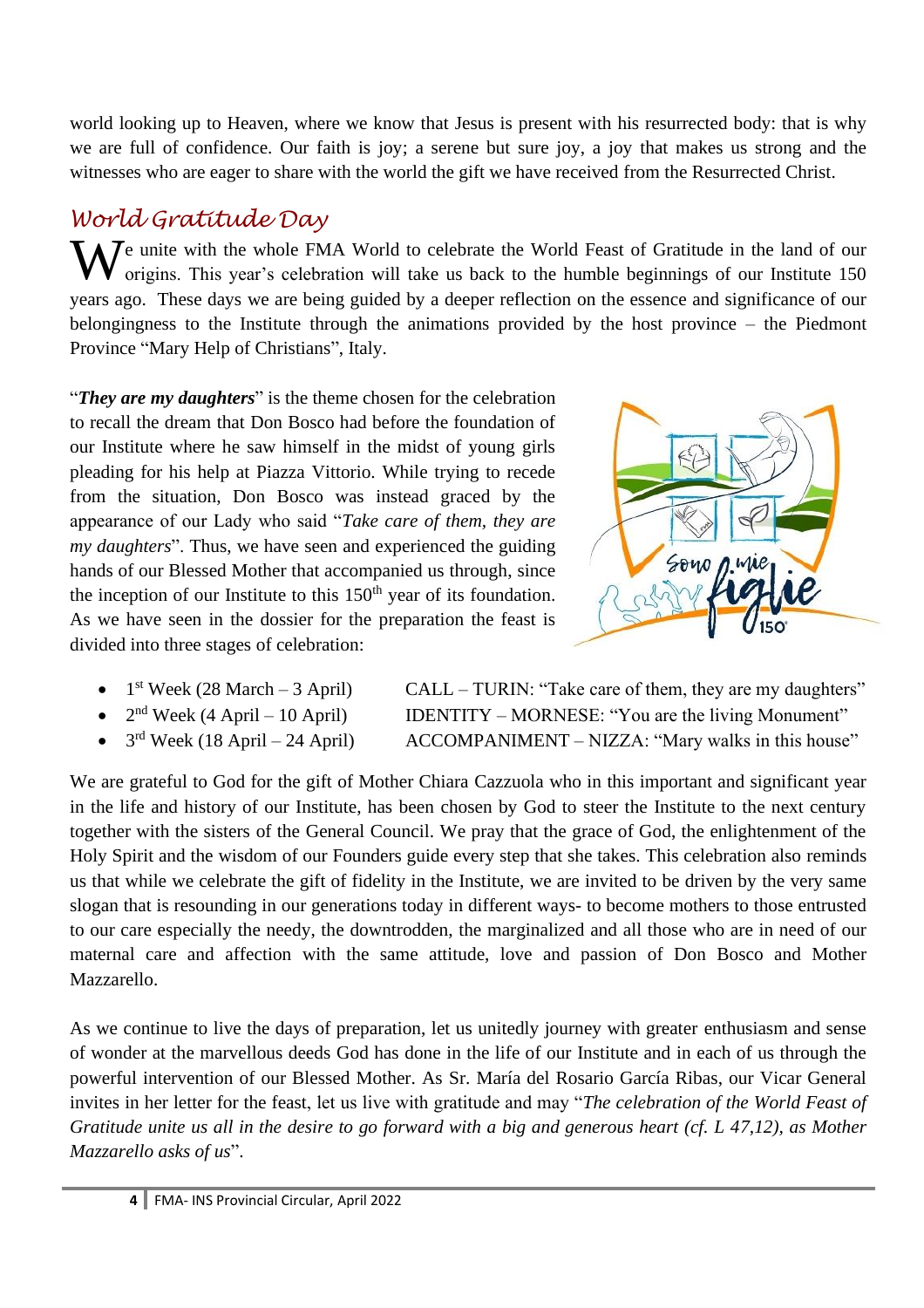### *Family News and Communications*

*God's Blessings:* We implore God's abundant blessings upon Sr. Lucy Rose Ozhukayil FMA who has been appointed by Mother Chiara Cazzuola and her council on the solemnity of St. Joseph 19 March 2022 as the  $6<sup>th</sup>$  provincial of the Sacred Heart of Jesus Province of Bangalore (INK) for the term of office 2022- 2028. We congratulate her for this noble mission that is being entrusted to her care and we assure her of our prayerful support.



*Congratulations!* 

*Novices to INB:* I am glad to inform you that two of our Postulants will continue their Novitiate formation at Mumbai Province (INB). Sr. Meenakshi D'Silva the Provincial of Mumbai had made this request after obtaining the approval of Mother General, for two Postulants to do their formation in Mumbai Province. They will leave for Mumbai Province in the month of May. Besides increasing the numerical strength of the Novitiate, I am sure, the sharing of personnel will result in a mutually enriching experience for the Novices. We accompany them with our prayers as they continue their journey of formation at Sacred Heart Novitiate, Nashik. We also express our sincere gratitude to Sr. Meenakshi D'Silva, Provincial, Sr. Supriya Noronha, the Novice Mistress and all the sisters who will accompany our 2 Novices in these 2 years of formation.

*Congratulations*: We congratulate Sr. Jenney Iawphniaw and Sr. Ibaniewkor Warjri who received the award as gold medalists of the Bachelor Degree of Computer Applications (BCA) and the General Proficiency Award from the ICFAI University in Shillong on 30 March 2022. We congratulate them for their outstanding results and hard work. Their performance has brought laurels to the Church and the Province. May the Lord continue to accompany them in their mission. Congratulations also to all our sisters who have fared well in the various semester exams. I wish them all the best as they continue their mission.

*Research Work:* In these past months, the sisters who are writing the history of the Provinces of FMA India in view of the centenary celebration are doing extensive research on the history of our FMA presence in India. The sisters who are involved in the mission of Nort East India which comprises of INC, ING and INS are having a meeting together in these days in Guwahati. For the last stage of collecting the data, they will need to consult the General Archives in Rome. Therefore, they will be travelling to Rome for this purpose after Easter 2022. From our Province, Sr. Euginia Laloo will be part of the group along with Sr. Lily Perumpettikunnel (INC) and Sr. Penny Rose Chinir (ING). We wish them a fruitful work and safe journey.

*GCXXIV Sharing and Spiritual Retreats*: The last group of the GCXXIV Sharing concluded on 23 March 2022. All have had the opportunity to live the experience of the Chapter in various forms of participation. The two of us who participated in GCXXIV, namely Sr. Celine D'Cunha and myself have tried our best to give the participants a holistic experience of the Chapter and present elaborately the Chapter Document,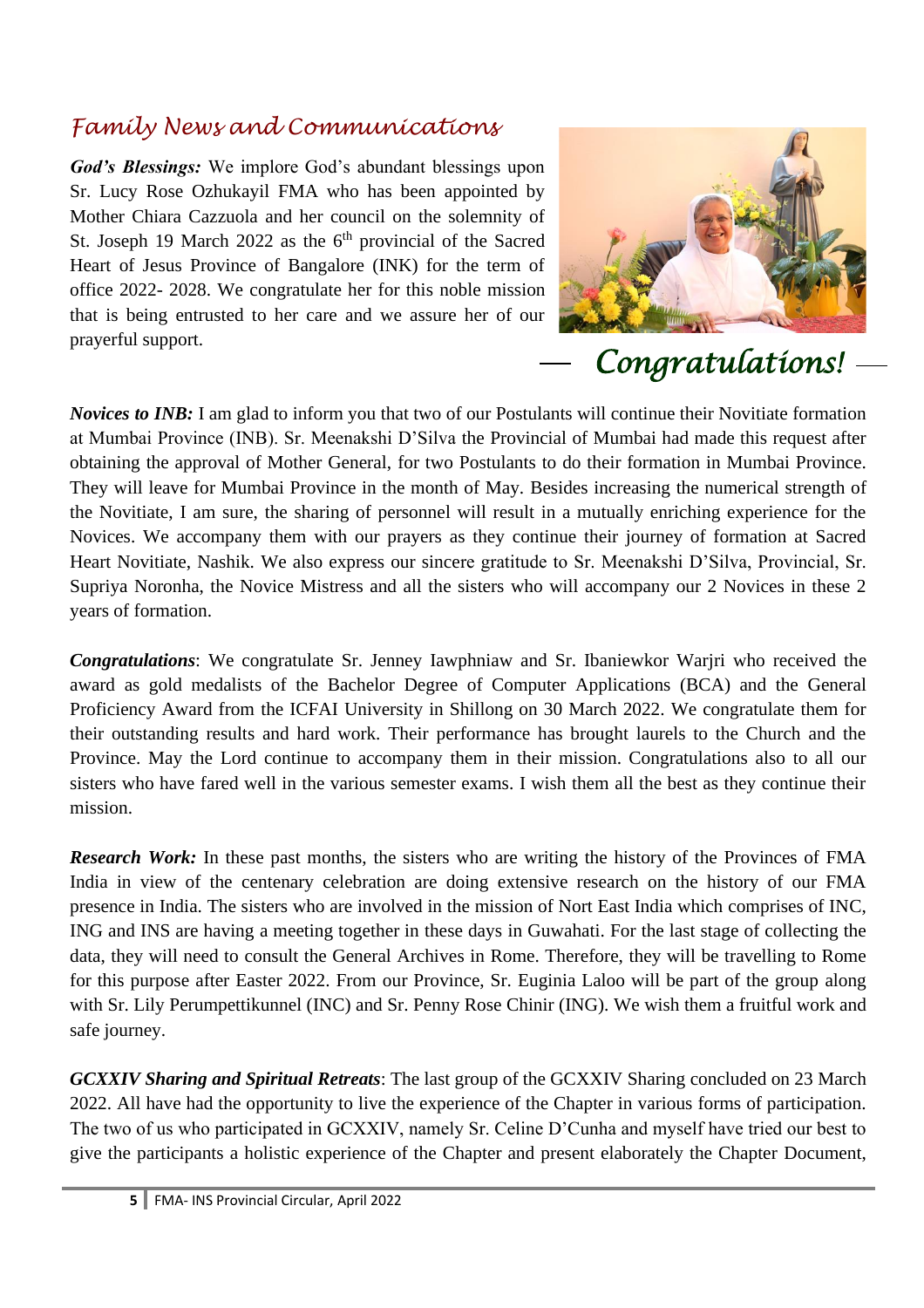the priority choices and action plans which indicate the way forward in the coming years. I would like to express my appreciation to everyone who have participated with much eagerness and interest in the life of the Institute and the growth of the Charism in different parts of the world with much appreciation and sense of belonging.

Each sharing was also followed by an inspiring spiritual retreat preached by Fr. Biji Thomas SDB. Everyone has been enriched and renewed spiritually with the rich animation of Fr. Biji that has triggered our conscience and our desire to live our religious commitment with greater passion and authenticity as he himself expressed "*there is so much of goodness and holy desire among the Sisters*". I would like to express my sincere gratitude to Fr. Biji for having been instrumental in guiding our sisters to experience God in a personal way through His Word. May the Lord bless him copiously in all his endeavors especially in his noble ministry of preaching God's word and proclaiming His love to the world. I am also grateful to Fr. Anthony Roy SDB who generously preached the first retreat for the school sisters. With his youthful spirit he has put fire into the hearts of the participants to enkindle our mission with the passion and zeal of Don Bosco. May his apostolic works be rewarded and blessed by God.

After the enriching spiritual experiences, we have had, I would like to recommend to all our communities to keep up the fervor and blessings which we have received gratuitously from God's hands. Let us continue to support and pray for one another that our journey forward may be richly blessed by God and that together we may grow in holiness. Let us send our prayers ahead for the fruitfulness of the retreats for the temporary professed Sisters, Novices, Postulants and Aspirants scheduled for the month of July.

# *Prayers for the sick and the departed*

We extend our prayerful support to all the sick ones through the intercession of Our Blessed Mother especially our sick sisters. We pray in particular for: especially our sick sisters. We pray in particular for:

- Sr. Celine Michael who is recuperating from her ailments these days in Bellefonte, Shillong.
- All our sisters who are sick in the hospital and in the communities
- All the relatives of our Sisters and members of the Salesian Family.

We offer our heartfelt condolences and prayers to all those who lost their dear ones:

- All our Sisters who lost their dear ones in the month of March
- Sr. Alphonsa Kurisinkal and the Sisters of Guwahati Province (ING) at the passing away of Sr. Mary Edattukaran FMA on 1 March 2022.
- All the members of the Salesian Family who have departed from this world during the past month.

May the departed ones enjoy the loving embrace of God forever in His Kingdom and may all those who mourn their passing away be consoled by the strength and grace of God.

Peace is a precious gift that the message of the Resurrection leaves to the world. "The disciples rejoiced when they saw the Lord". One of the most significant gift of peace is joy, not the noisy and superficial when they saw the Lord". One of the most significant gift of peace is joy, not the noisy and superficial joy, but the inner joy that illuminates life whatever its condition, joy that becomes serenity. These days,